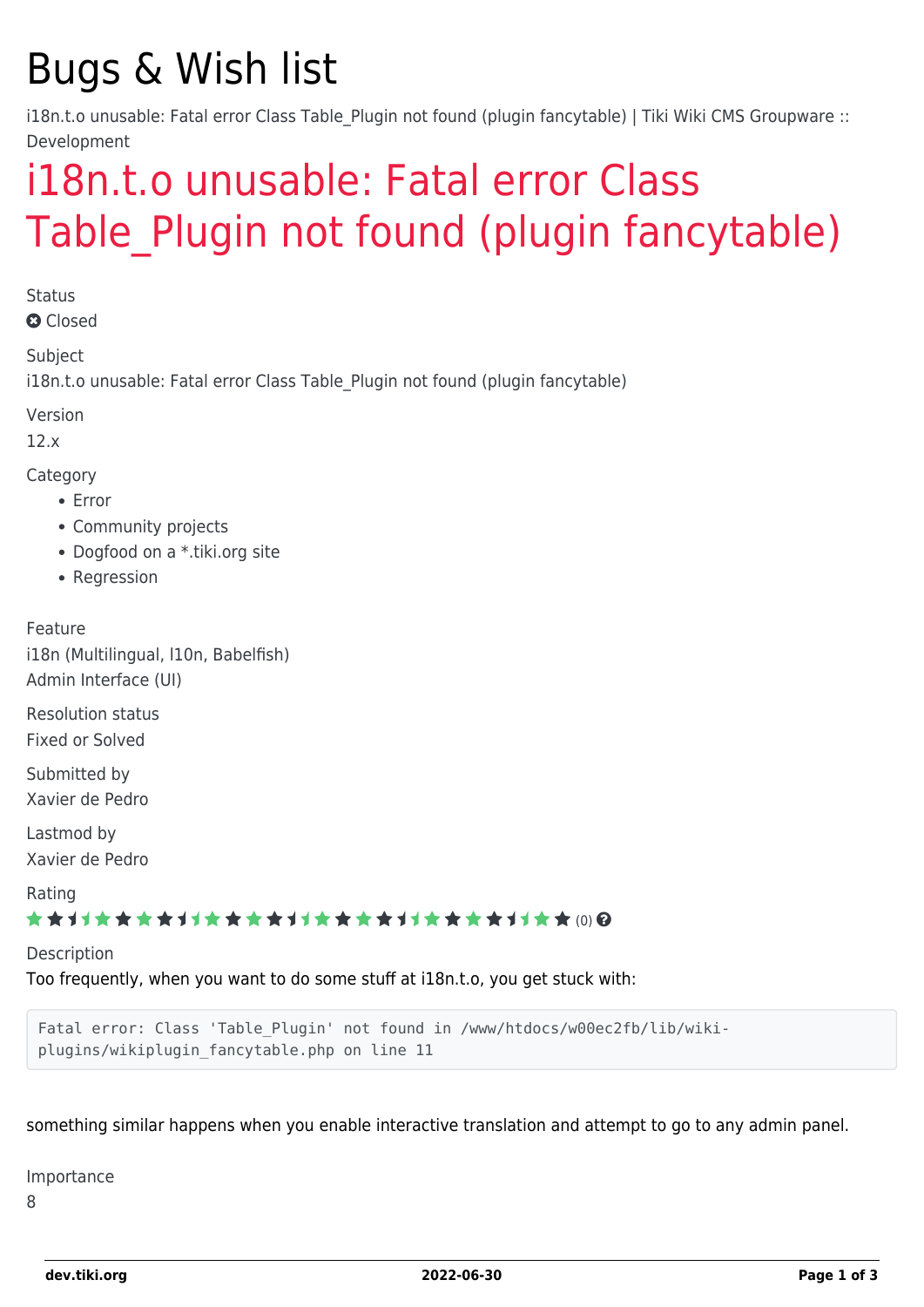Easy to solve? 6 Priority 48 Demonstrate Bug (Tiki 19+) Please demonstrate your bug on show2.tikiwiki.org Version: trunk ▼ [Create show2.tikiwiki.org instance](#page--1-0) Ticket ID 4716

Created Tuesday 03 September, 2013 09:40:44 GMT-0000 by Xavier de Pedro

LastModif Sunday 17 November, 2013 08:45:39 GMT-0000

#### Comments

# [Pascal St-Jean](https://dev.tiki.org/user10536) 10 Sep 13 16:03 GMT-0000

Hi Xavi,

Could you try to narrow down the bug or give more context. If you could reproduce the issue using Tiki SHOW, this would go a long way to helping developers narrow down the bug and fixing it quickly.

thanks



I tried to reproduce, but couldn't.

This is another case where we need backups: <http://dev.tiki.org/item4665>

### Attachments

| filename | created | hits | comment | version | filetype |
|----------|---------|------|---------|---------|----------|
|          |         |      |         |         |          |